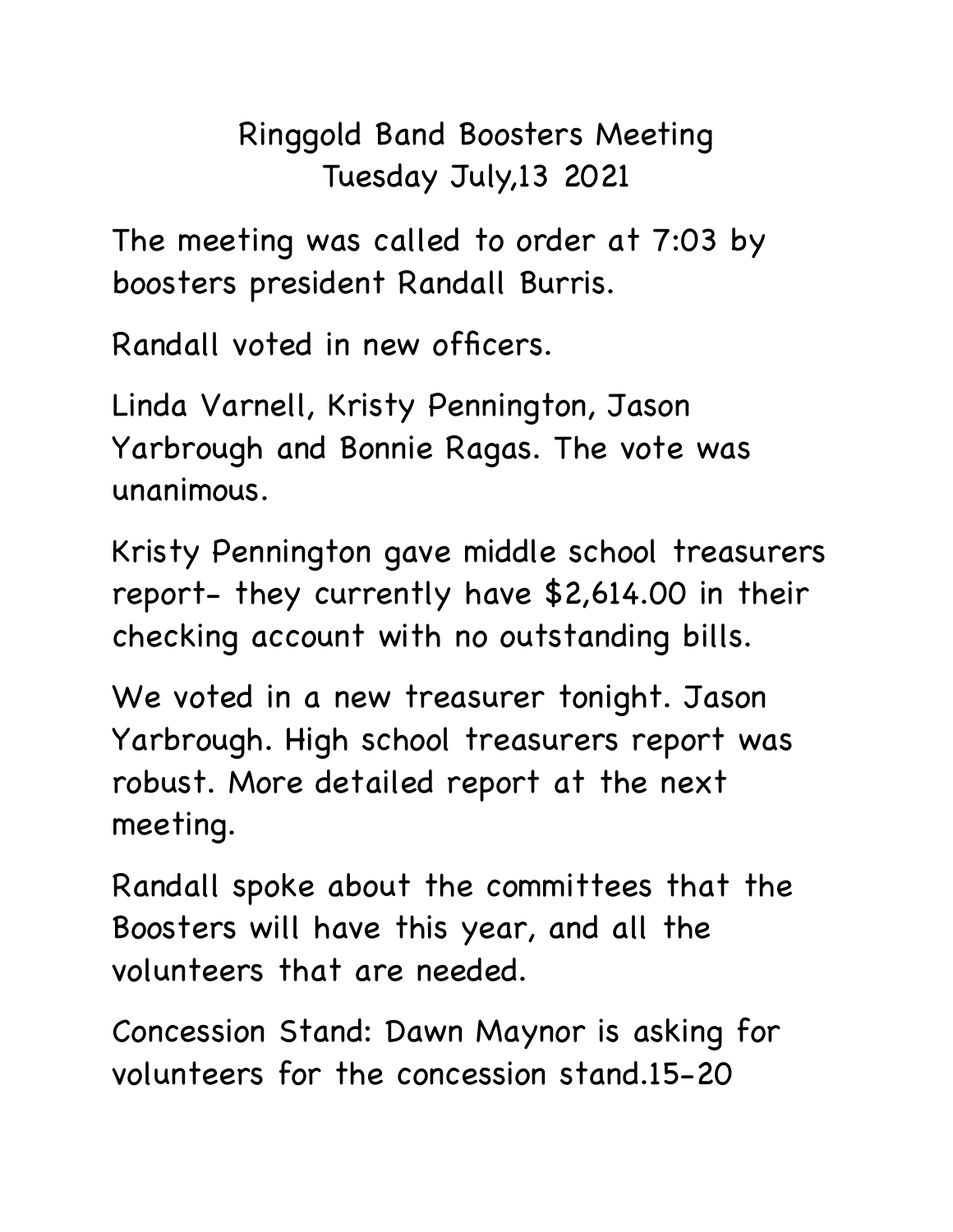workers per game. There will be a "clean up date" coming soon for the concession stand.

Fundraising : Laura Yarbrough & Linda Varnell. Need volunteers to sign up for giving out football program ads. Also need volunteers to sign up for food for the instructors for 8-5 week. Will also need some people that week to help set up food.

Props: Travis Head. The prop crew is trying to repurpose lumber that we already had on hand, due to the rising cost of lumber. Need volunteers/ideas. Carpenters, artist and creative minds.

By-Laws: The by-laws are being re-written. They are old and out dated. Jason Yarbrough is cleaning them up and shortening them.The officers are going over them in the next week. Will post to the website after that. Then they will be voted on at an August meeting.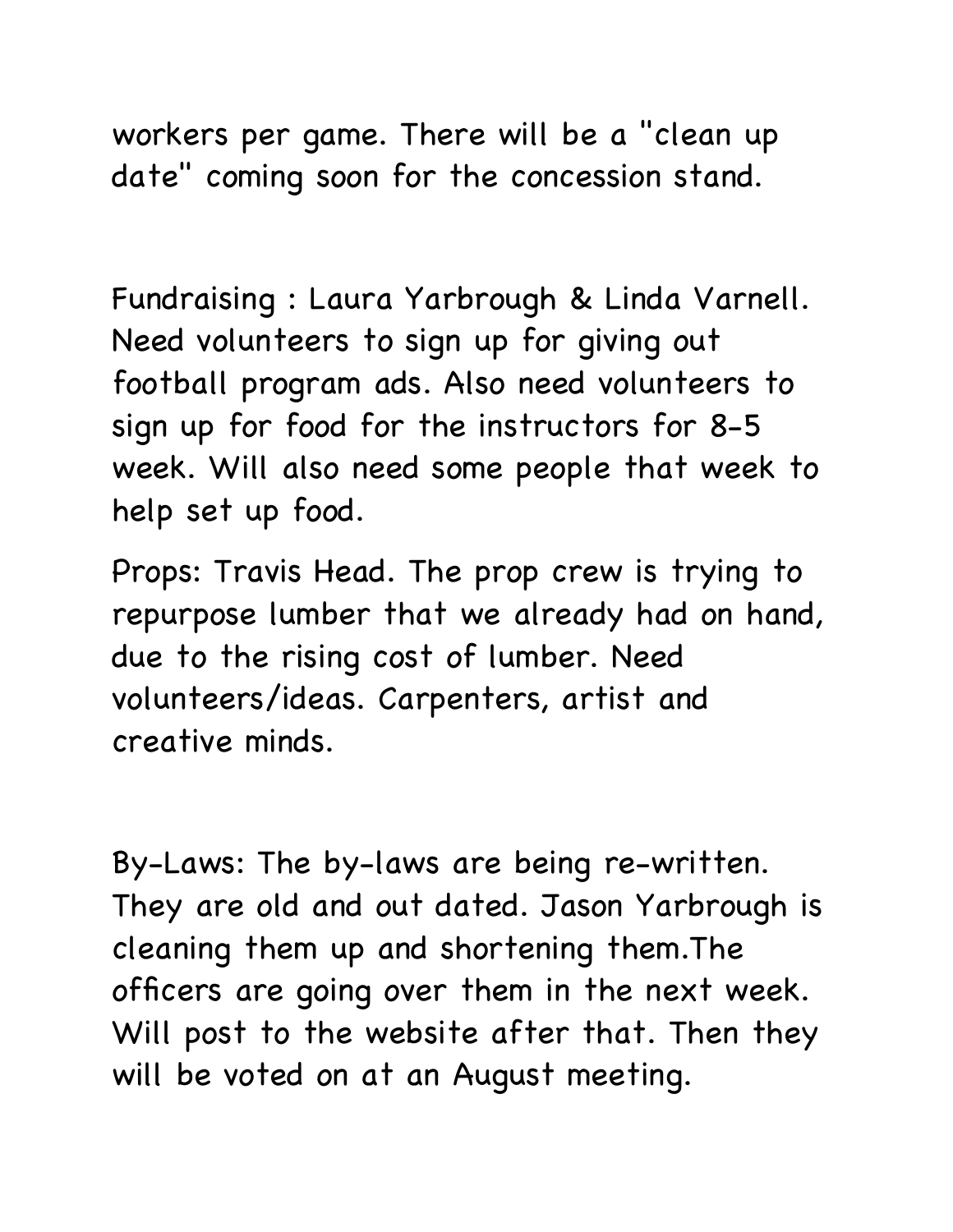Randall brought a motion to the floor for the Drum Majors. It was unanimous. The drum Majors will be going to a day camp this Friday July 16, 2021. The cost is \$35 a child. They have a volunteer to drive them.

Middle school band directors report- Mr. Garland is happy to have everyone back at camp this week. Rewarding to see the new marchers progress.

 There will be a summer band this year for 7th & 8th graders. August 2nd -5th in the evenings at RMS. There will be a definite REMIND sent out with more details closer to time.

Any extra formal wear that anyone has can be sent in to Mr.Garland.

High school band directors report- Mr. Wright said there is a performance calendar available in the band room.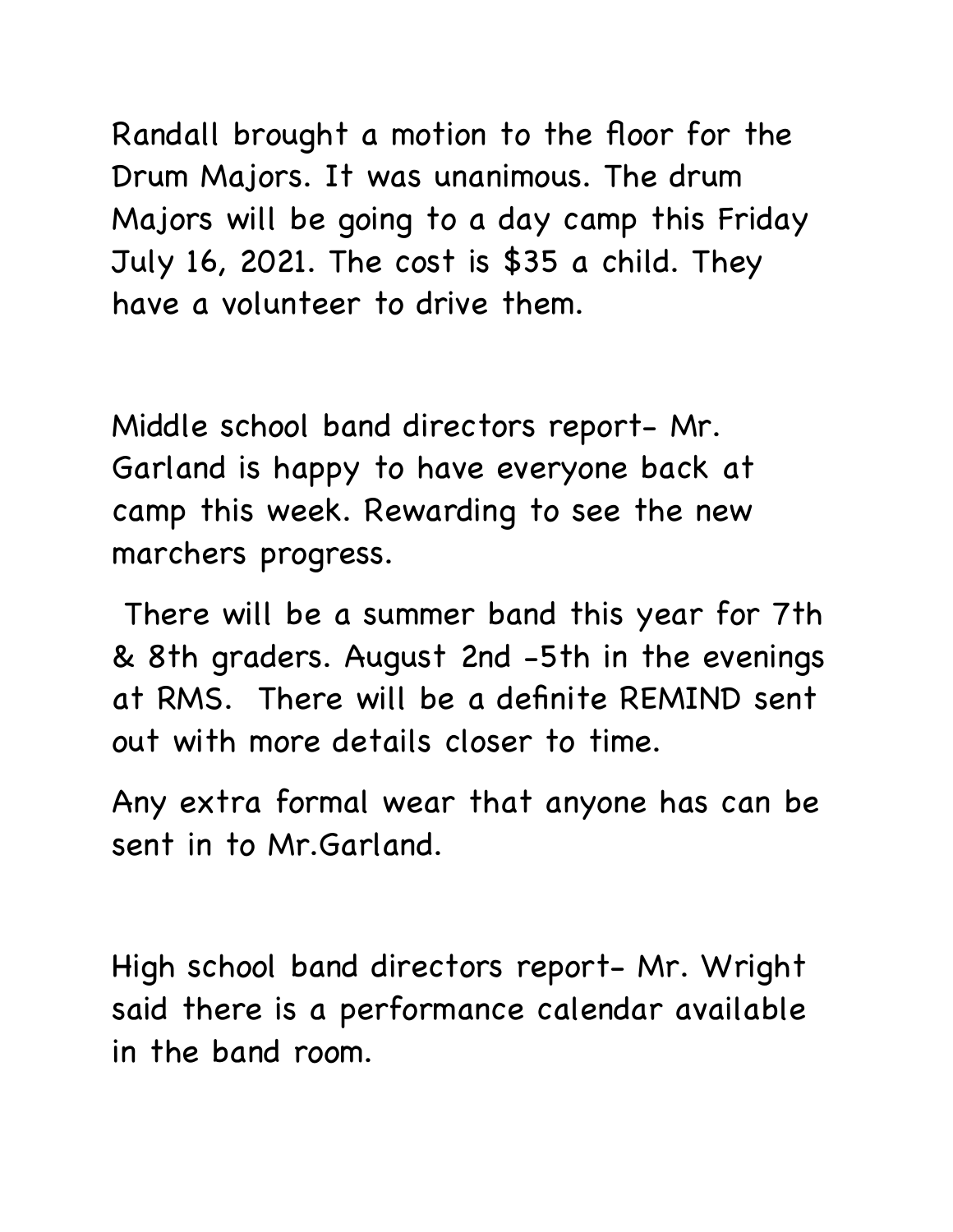RMTB Rehearsal in stadium Aug 21st 8a.m-noon.

No Practice Labor Day

Tuesday September 28th is the Marching exhabition with Heritage and Lfo. LFO will host this year.

2 contest this year. Sept 25th & Oct 2.

October 11-15 Fall Break. The October 8th game is mandatory.

Full Band Pictures will be July 22nd starting at noon for individual pics and full band at 2:30.

8-5 Camp Week Schedule

8-12 outside

12-1:30 lunch

1:30-3:30 Sectionals with Instructors

3:45-5p.m all in the band room

August 2nd-5th Mon-Thur leave open. We will practice 3 out of 4 of those days.. Mr.Wright will let us know the definite dates when he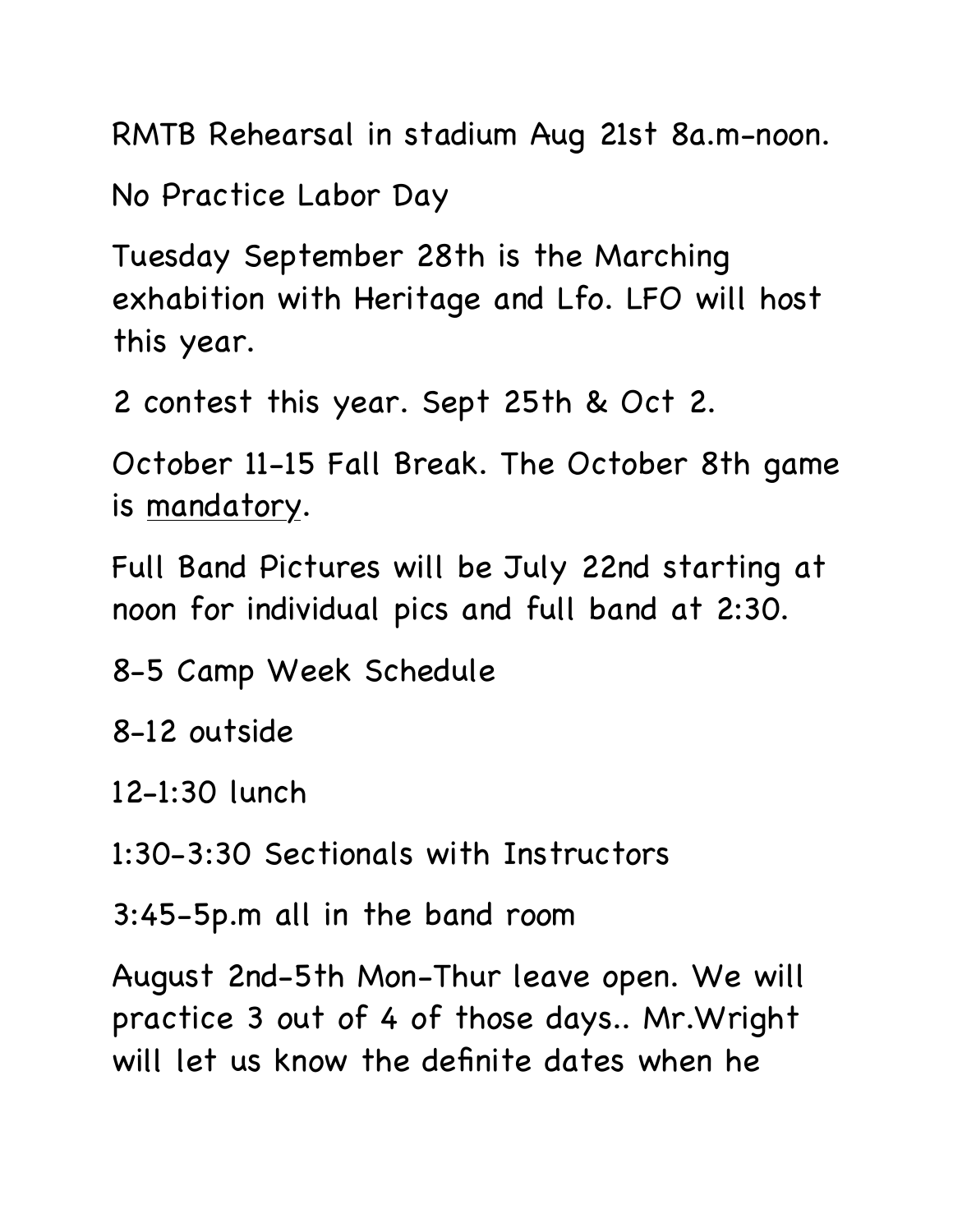receives the in-service schedule for the teachers.

August 9th is the first day of school. We will practice..

School Practice Schedule

Mon/Tues 3:45-6p.m

Wed Sectionals/ time for time

Thur 6-9p.m

Practice on Fridays until 5p.m until the first game.

Thursday night practice shirts are coming in soon.Thanks for all the volunteers that helped with the new Bibbers, Shoes and Gloves.

Any help with props would be greatly appreciated. Also need help getting the props to the field on Friday nights.

New racks for each sections that need assembled. All volunteers welcome.

All medical forms need to be turned in before